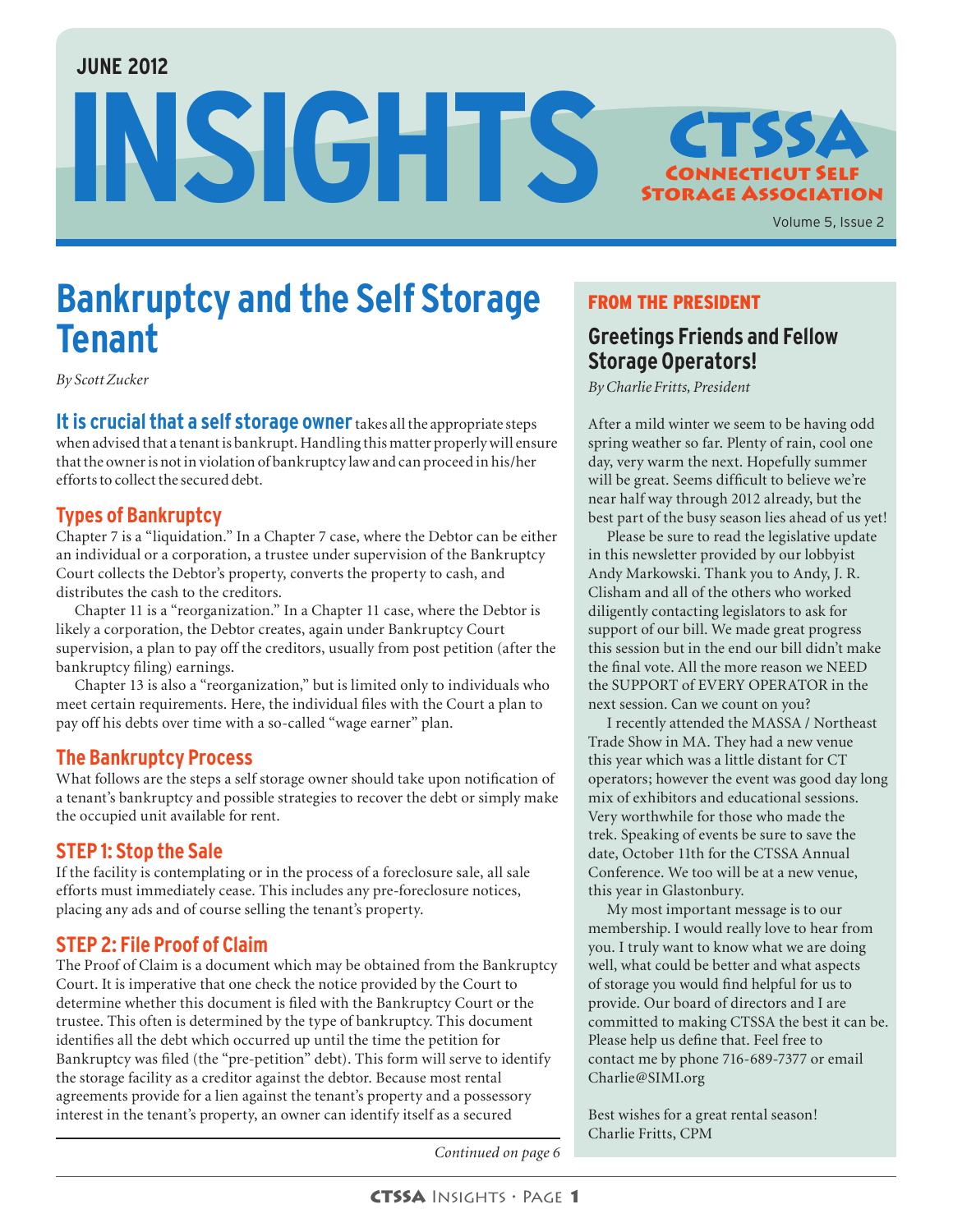# INSIGHTS

Published by the Connecticut Self Storage Association (CTSSA), 17 Rivendell Road, Marlborough, CT 06447-1260 (860) 228-3624, (860) 228-1337 fax, ctssa@ctssa.org, www.ctssa.org

*Insights* is a quarterly publication and is a benefit of membership. Advertisers contact the office to reserve space. All editorial and advertising copy should be submitted electronically to ctssa@ctssa.org. Next editorial/advertising deadline: **AUGUST 15, 2012**

*Insights* editor: Louis Chippendale, Senior Property Manager, U.S. Storage Centers Piscataway, 3950 New Brunswick Ave., Piscataway, NJ 08854; (732) 407-4056

#### **CTSSA BOARD OF DIRECTORS**

**PRESIDENT** Charlie Fritts (2013) Storage Investment Management, Inc. 716-689-7377, charlie@simi.org

**VICE PRESIDENT** Bob Kiley (2013) Hacienda Storage, LLC 203-876-2600, info@haciendastorage.com

**SECRETARY/TREASURER** Michael Barker (2013) Meriden Self-Storage, LLC 203-639-7335, barkermike@aol.com

**IMMEDIATE PAST PRESIDENT** J.R. Clisham (2013) Connecticut Self Storage, LLC 860-236-3100, jclisham@ctselfstor.com

#### **DIRECTORS**

Rob Hadden (2014) Janus International 770-562-2850, robh@janusintl.com

Jessica Lamoureux (2013) Bruen Deldin DiDio Associates 203-269-7200 x307 jlamoureux@bddinsurance.com

Brian Riva (2012) Stor-It-All, Inc. 860-435-2281, brianriva@sbcglobal.net

> Jeff Ryer (2014) Mill Plain Self Storage 203-778-6724 info@millplainselfstorage.com

**EXECUTIVE DIRECTOR** Lorna M. Bolduc, CAE Connecticut Self Storage Association 860-228-3624 lbolduc@ctssa.org

#### MEMBER NEWS

**Welcome New Member!**

Jon Vogel, Bader Company

## **West Street Storage Goes Green**

**WAREN THE 1999 MET A SET AND THE CONFIDENT CONFIDENT**<br>
Connecticut General Assembly recently adjourded the conclusion of the "short" legislative session were many disappointments, as several pieces<br>
significant legislatio Connecticut General Assembly recently adjourned at the conclusion of the "short" legislative session there were many disappointments, as several pieces of significant legislation were caught up in procedural and political hurdles that mounted near the end. There was much tension between the House and the Senate and disagreements between legislators in the waning days and hours of the session, and as a result many good pieces of legislation got caught up in the process and subsequently died.

Working with Ascendant Energy of Maine, West Street Storage, LLC of Simsbury, CT has installed a 13.8 kilowatt photovoltaic solar array comprised of sixty solar panels and three 3-phase inverters. Through an electric net metering agreement, electricity produced by the system serves electric loads on-site and generates an accounting credit with the electric utility when any surplus generation flows to the utility grid. West Street Storage anticipates that the solar system will produce approximately 55% of West Street Storage's annual electricity. It will also offset 10 tons of carbon dioxide emissions from utility electric generators per year, about the amount sequestered by 2 acres of trees that is the same amount of land used by the facility. West Street Storage is professionally managed by Storage Investment Management, Inc.

### **Save the Date!**

The CTSSA Annual Conference will be held at the Glastonbury Hilton Garden Inn on October 11, 2012. There will be an opening reception at the renowned Max Fish at 6:00 p.m. on October 10. Max Fish is diagonally across from the hotel and is part of the Somerset Mall where you will find shops such as Chico's and Talbots plus Starbucks, Max Amore and other interesting hot spots. So, save the dates for self storage networking and education at its best. Registration will open soon. Sponsorships are available. Go to ctssa.org for details.

> state senate. As amended, the legislation would have enabled selfstorage operators to use e-mail instead of certified mail for delinquency notices, similar to measures that had recently passed in other states. While there wasn't opposition to the measure, a short legislative session and a large number of proposed new laws led to the bill dying on the calendar at the last minute, along with a significant number of other bills. key legislators who backed the bill that they intend to reintroduce the legislation next session and help support it through the process. CTSSA will be working with these legislators and others in the coming months to educate them on this priority legislation to help ensure its passage in the next session.

> One such casualty to this process was CTSSA lien law modernization initiative, House Bill 5088, "An Act Concerning Self-Service Storage Facility Liens". After successfully lobbying to get the bill introduced and passed by the General Law Committee following a public hearing where several Connecticut facility owners and managers testified in support, the legislation passed the House in April and was pending final approval by the Following the end of the session, CTSSA received word from District), who will be retiring at the end of this year following 20 years in office, including serving as the Co-Chair of the powerful Finance, Revenue & Bonding Committee. In addition to Senator Daily's retirement, longtime State Senator Edith Prague (D-Columbia, 19th District), Co-Chair of the Labor Committee had previously announced her retirement. Both of these now open seats should make for competitive state senate races in November. Finally, Sen. Andrew Roraback (R-Goshen, 30th District) will be leaving the state senate to run for Congress in the 5th District. In addition to these senate seats, there will be at least a dozen open House seats as a result of state representatives announcing their retirements or otherwise choosing not to run for reelection.  $\blacklozenge$ **that had recently passed in other states.**

Making political news recently was the surprise announcement by State Senator Eileen Daily (D-Westbrook, 33rd

In the meantime, since the regular legislative session ended, things have been fairly quiet at the State Capitol. While many legislators are recovering from the flurry of activity at the end of session and some are looking towards a planned special session to take up budget implementation measures, most legislators have already shifted their attention to politics and the November elections. Recently both the State Democratic and Republican Parties held their nominating conventions. All 187 state legislative seats are up for election in November, along with one U.S. Senate seat and five Congressional seats. *Andrew E. Markowski, Esq. is a lobbyist with Gara & Markowski, LLC, a Connecticut government relations firm, and serves as CTSSA's lobbyist at the state capitol. If you have questions on how pending legislation or regulations could impact your business, or if you would like more information, please contact him at: (860) 707-3620 or markowski@gmlobbying.com.* 

#### CTSSA GOVERNMENT RELATIONS

# **CTSSA Legislative Initiative Makes Significant Progress But Clock Runs Out Before Final Approval; Association Looks Forward to Reintroducing Legislation Next Year**

*By Andrew Markowski, Esq., CTSSA Lobbyist*

# **As amended, the legislation would have enabled self-storage operators to use e-mail instead of certified mail for delinquency notices, similar to measures**

#### There is strength in numbers.

If you know someone in the industry who should be a member but isn't, forward their contact information to the office.

Call (860) 228-3624 or e-mail ctssa@ctssa.org

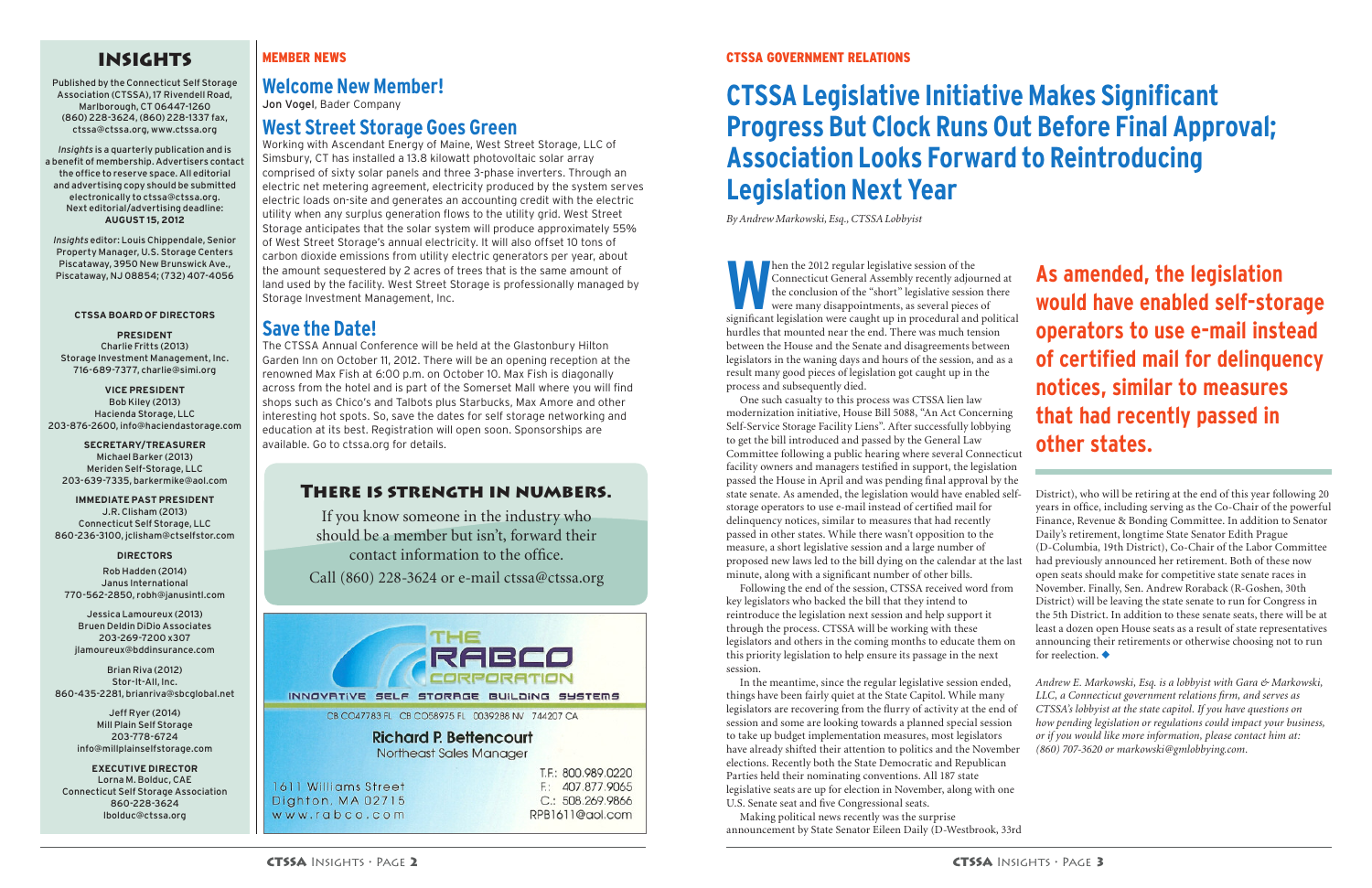raised about the use of a looped rope to aid in closing the door)

It is important to demonstrate a good faith effort to address these types of assessibility issues on the property. One suggestion is to have a knowledgeable architect perform an accessibility audit of your facility. Through such an audit, operators can discover what areas may require changes and whether those changes are readily achievable based on the costs involved. If the audit is performed though an attorney, the audit can be considered work product and therefore priviledged.  $\blacklozenge$ 

**3. Thresholds at Doorways:** "Thresholds at doorways shall not exceed ¾ in (19 mm) in height for exterior sliding doors or ½ in (13 mm) for other types of doors. Raised thresholds and floor level changes at accessible doorways shall be beveled with a slope no greater that 1:12" (Is a ramp required to provide access over a rain lip exceeding ½ inches?)

*Scott Zucker is a partner in the law firm of Weissmann Zucker Euster Morochnik, P.C. in Atlanta, Georgia. Scott specializes in business litigation with an emphasis on real estate, landlord-tenant and construction law. Scott is a frequent lecturer at national conventions and is the author of Legal Topics in Self Storage: A Sourcebook for Owners and Managers. He is also a partner in the Self Storage Legal Network, a subscription based legal services for self storage owners and managers. Scott can be reached at 404-364-4626 or at Scott@wzlegal.com.*

#### **Introduction**

Title III of the Americans with Disabilities Act of 1990 (ADA) prohibits private entities from discriminating against individuals with disabilities by maintaining places of business that are not physically accessible. The Act requires that places of public accommodation remove architectural barriers that limit access to or use of the public place. The term "public accommodation" in the ADA generally encompasses all private businesses that offer goods and services to the public, including self storage facilities.

Although self storage operators are currently subject to all the ADA building access regulations applicable to structures generally, the 2010 Standards included space accessibility "scoping requirements" that provide that facilities must identify a specific number of units as assessible to be compliant. Based on these Standards, storage operators need to consider if they have thoroughly inspceted their property for ADA compliance and whether a property audit is required.

#### **The Standards**

Existing buildings, alterations and new construction are all within the scope of the ADA's public accommodation provisions. The ADA requires that small businesses remove architectural barriers in existing facilities when it is "readily achievable" to do so. Readily achievable means "easily accomplishable without much difficulty or expense." This requirement is based on the size and resources of a business. So, businesses with more resources are expected to remove more barriers than businesses with fewer resources. Readily achievable barrier removal may include providing an accessible route from a parking lot to the business's entrance, installing an entrance ramp, widening a doorway, installing accessible door hardware, repositioning shelves, or moving tables, chairs, display racks, vending machines, or other furniture. In 2010 the Department of

Justice issued new Standards of Accessible Design. The 2010 Standards lay out accessibility design requirements for newly constructed and altered public accommodations and commercial facilities. Certain dates in the construction process determine which ADA standards – the 1991 Standards or the 2010 Standards – must be used. If the last or final building permit application for a new construction or alterations project is certified before March 15, 2012, businesses may comply with either the 1991 or the 2010 Standards. If physical construction starts after March 15, 2012, the business must use the 2010 Standards.

Although self storage operators are currently subject to all the ADA building access regulations applicable to structures generally, the 2010 Standards included space accessibility "scoping requirements" that apply specifically to self storage buildings. The storage space regulations are as follows:

**Scoping:** 5% if less than 200 units, 10 units + 2% if more than 200.

**Dispersion:** Disperse the accessible units among "classes" of spaces provided.

Since the term "classes" is undefined, it could mean either the size of a unit or it could mean the type of unit (i.e. climate controlled). If there are more classes than the number of accessible units that are required, operators do not need to have additional accessible units just to have one in each class. There also appears to be no need to disperse the accessible units among buildings in a multi-building facility. As with hotels, there appears to be no requirment to hold the unit back from rental solely for a disabled customer if other spaces are otherwise rented and the space is needed.

figure out how to perfectly (and cost-effectively) fit in to one of your units will make them feel more secure dealing with you, and will set the groundwork for a profitable long-term relationship. As we mentioned in a previous article on tax-deductible storage, you should make business owners aware of opportunities to write off storage use on their taxes. Commerce. While this shouldn't be your sole effort, it's a great place to network with local businesses and get your facility on the radar.  $\blacklozenge$ 

#### **The Compliance and Audit Process**

It is clear that storage operators should focus on making sure that they have

considered accessibility issues generally for their facility. Operators should take the time now to review if their businesses meet compliance with areas such as entry pad heights, parking spaces, ramps to offices, counter heights and restroom design. But self storage operators must now also consider the accessibility to the unit itself. Does the roll up door meet compliance standards? Does the rain lip prevent access to the space? Is a ramp required?

The ADA is not a building code and Title III of the Act does not have any direct effect on state and local building codes. The ADA allows the U.S. Attorney General to certify that a state law, local building code or similar ordinance that establishes accessibility requirements meets or exceeds the minimum accessibility requirements for public accommodations in commercial facilities. Accessibility compliance can be tested by the Department of Justice as well as private citizens bringing complaints under a private right of action. Self storage facilities that fail to comply with the law by March 2012 may find themselves subject to liability for non-compliance with the law.

#### **The following are some specific areas to address for self storage operators:**

#### **Roll up Doors**

**1. Door Opening Force:** "The maximim force for pushing or pulling open a door shall be: 5 pounds." (The ADA standards do not address the force required to lift of close a lift-type door).

**2. Door hardware:** "Handles, pulls, latches, locks and other operating devices on accessible doors shall have a shape that is easy to grasp with one hand and does not require tight grasping, tight pinching, or twisting of the wrist to operate. Lever operated mechanisms, push type mechanisms and U-shapped handles are acceptable designs." (Questions have been

# **Is Your Self Storage Facility Accessible? New Rules for Self Storage Construction and Renovation Under the Americans With Disabilities Act** *By Scott Zucker*



One of the biggest challenges in marketing your self-storage facility is determining who to target. To do this, you must think creatively about what "types" of potential tenants your unique facility most appeals to, what features they want, and where to reach that audience. Today we'll be stepping out of the consumer sphere to focus on small businesses in need of storage – where to find them, and how to attract them to your facility. Storage is a necessity in many fields, and we've listed a few industries that are likely to seek out self-storage for commercial needs.

#### **Outdoor Companies**

Landscaping and construction businesses rely on bulky, expensive equipment that requires ample and secure storage. Generally, these companies will need large units with drive-up access and flexible hours, while climate-control is often a non-issue. We always advocate online marketing efforts, so target blogs and forums related to landscaping, construction, contracting, etc. In the offline world, try seeking out home improvement stores to distribute fliers or announcements for limited-time offers that appeal to patrons of these businesses.

#### **Auto Sales**

This is an excellent market to advertise your vehicle storage options. Stress the space and security, as well as the accessibility of your storage units. Again, climate control might not be much of an issue, but be aware of special cases like custom paint jobs and antique cars. Blogs and forums that focus on auto repair, vehicle ratings and comparisons, and car salesmanship are great online marketing opportunities. Seek out independently owned dealerships opening up in your area, and attend car shows and meet ups with fliers, business cards and discount offers. Experiment with specials like, "Mustangs get half off the first six months."

#### **Pharmaceuticals**

Pharmaceutical reps are known for having a close relationship with the self-storage industry. Climate control, easy access and flexible hours are a must. Many facilities attract pharmaceutical reps by offering package handling services. While this is great for the customer, there are legal ramifications to this that you'll need to go over with an attorney.

#### **Start-ups**

Start-up companies in any industry often grow faster than anticipated, and may need affordable storage solutions for documents and supplies until they can find a larger office. Sizes and features will vary according to the nature of business. Offer shelving units and filing systems to help facilitate their move-in. A growing trend in self-storage is to offer clerical services like faxing and copying, as well as free Internet access. If there is enough demand, you might even consider converting one of your units into a temporary office, which you can offer for free use to tenants and rent out to non-tenants.

Consult potential tenants over the best storage solutions for their business. Helping them One final thought: Consider registering your facility at the local Chamber of

*This article originally appeared in The Storage Facilitator, an educational blog for industry professionals. The blog is published by SpareFoot, the world's largest search engine for consumers to find, compare and reserve self-storage units online. They also offer web marketing tools that help storage facilities reach new customers.* 

# **Get Down To Small Business: Commercial Self-Storage**

*By Matt Stites editorial intern at SpareFoot.com*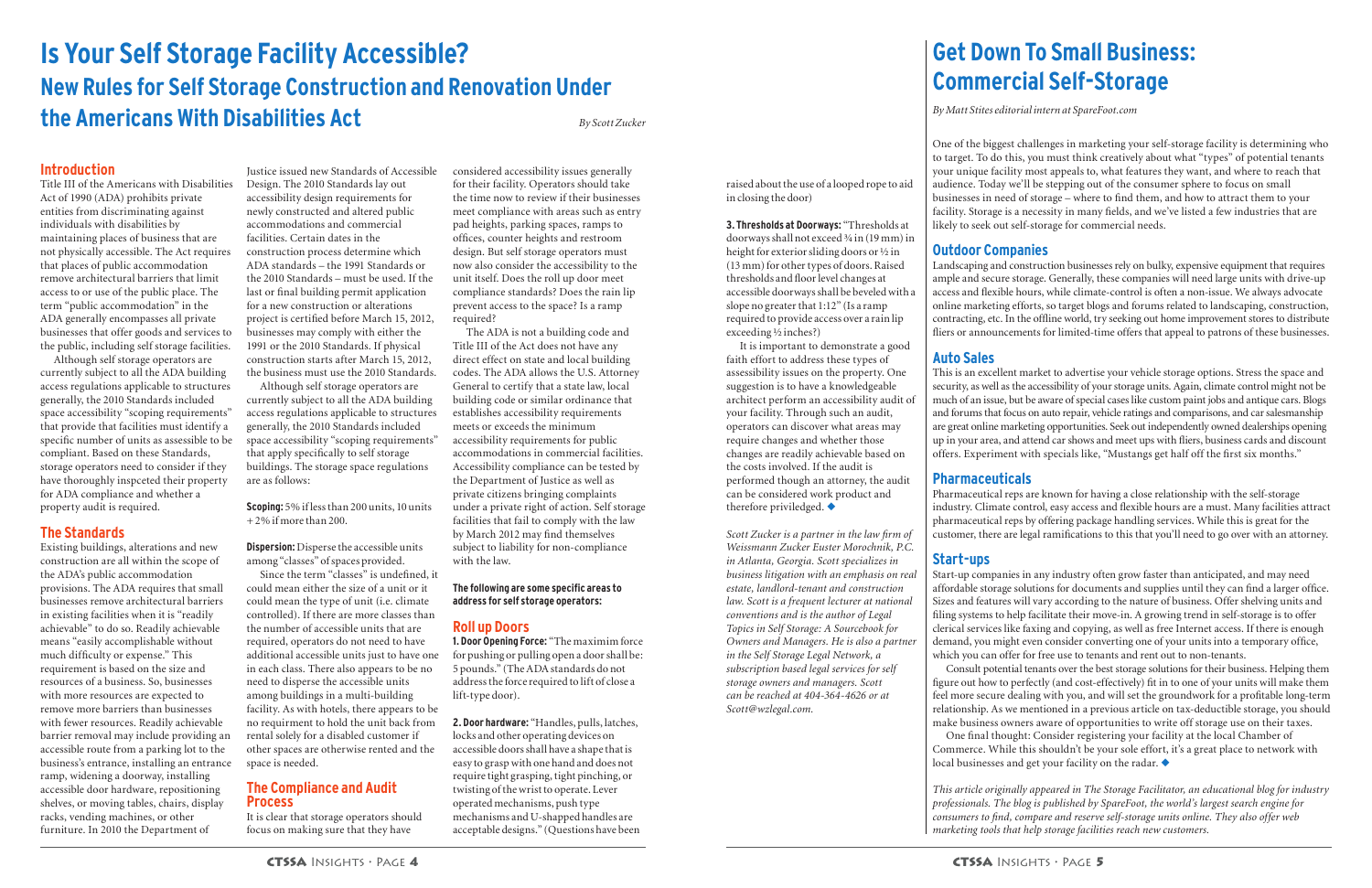creditor. Because these proofs of claim often have deadlines, the storage facility must file this document with the appropriate entity as soon as possible.

#### **STEP 3: Continue to Charge Rent and Other Charges After the Date of the Petition**

Depending on the strategy that is used to proceed in the storage facility's collection efforts, it is important to continue charging the tenant for use of the space. One remedy for recouping the post-petition rental fees is requesting that the storage facility rent be paid as "administrative costs" of maintaining the property as further discussed below. Additionally, a debtor or trustee may assume the rental contact as clarified below.

The owner must also review the tenant's debt by examining the amounts owed and more specifically payments received in the ninety days prior to the filing of the Bankruptcy. The concern about payments within the above mentioned ninety day period relates to "preferential claims." A non-affiliated creditor cannot accept more than \$600 payment toward debt within 90 days prior to filing of the bankruptcy. If money is paid in excess of the \$600, the trustee will demand that the funds be returned to the debtor's estate as a preferential claim and these funds will be distributed amongst all the creditors. Failure to respond to the trustee's demand will result in a suit against the facility owner to recapture those funds.

#### **STEP 4: Contact the Debtor's Attorney and Bankruptcy Trustee**

The contact information for the above referenced individuals is listed on the bankruptcy petition. The objective of this contact is to determine the intent of the tenant. The actions that may be taken as to the storage unit following a bankruptcy are as follows:

#### **Assumption of the contract**

The debtor can ask the bankruptcy court to allow it to assume the contract. This is called assuming an "executory contract." If the debtor assumes the contract, the monthly rent gets paid while the case is

pending, and also the outstanding past due rent must get paid to get the debtor out of default. This situation moves the self storage owner to the front line of priorities. Nonetheless, if the trustee does not believe that it will benefit the debtor to keep the property in storage, the trustee will reject the contract. If the trustee takes no action to accept or reject the lease within sixty days after the date of the order for relief, the lease is deemed rejected and

the automatic stay is terminated under 11 U.S.C. sec. 365 (d)(4).

#### **Relief From Stay or Adequate Protection**

A creditor may request a "Relief from the Stay" which if granted, would allow the facility operator to enforce its lien rights to foreclose on the property. A request for Relief from the Stay is filed in the form of a motion filed with the Court and requesting that the Court "lift the stay." In the alternative, a motion for adequate protection may be filed with the Court. Whether a secured creditor is entitled to adequate protection depends on whether the secured creditor is "over secured" or "under secured." An over secured creditor has collateral that is worth more than the debt and conversely an under secured creditor has a debt owed that is greater than the worth of the collateral. Adequate protection can come in the form of postpetition interest on its claim for an under secured creditor and payment of principal and interest for an over secured creditor. When a creditor has interest in property to be used, sold or leased by the trustee or debtor, the court may prohibit or condition such use, sale or lease as is necessary to provide adequate protection to the secured creditor of its interest. Under 11 U.S.C. § 363(o), the bankruptcy trustee or debtor-in-possession has the burden of proof on the issue of adequate protection and the secured creditor who has asserted a lien on the property to be sold has the burden of proof on the validity, priority or extent of the lien.

Tenant bankruptcy is a difficult process for self storage operators made worse by tenants who continue to remain on the property after the bankruptcy and still not pay their rent. However, by following the step by step procedures upon learning of a tenant's bankruptcy, the self storage operator can act to establish priority on its secured claim against the tenant and at a minimum, allow the operator to turnover the property to the trustee and open up that space to generate further revenue for the facility.  $\blacklozenge$ 

### **Apply for administrative costs**

In a Chapter 11 or 13, the storage owner can request that the trustee or debtor pay the costs to maintain the property in the storage facility. The Bankruptcy Court

can make the determination that certain costs are required to proceed with the bankruptcy, and the maintenance of the debtor's property in the storage facility could be considered such a cost.

#### **Turnover**

Certain creditors may be required to "turn over" property of the Debtor to the Bankruptcy Trustee. This allows the Bankruptcy Court to collect the assets of the Debtor in order to distribute those assets to all of the creditors. If the Bankruptcy Court requires the storage facility to turn over the stored property to the Trustee, the storage facility will receive a Notice of the request in the form of a Motion for Turnover, which will require the storage facility's response. However, turnover may not be required by the Court unless the Debtor can provide sufficient collateral to the creditor to ensure that its claim is protected. The Bankruptcy Court will not require a secured creditor to give up its possessory interest if by doing so it will lose its security rights.

> You must have the managers on board with the concept and management must support it. Your managers need to understand the value this brings to your customer while storing with your facility and relay that message to your tenants. You don't have to handle your own claims if you don't want to, but it takes a little of the profit away if you sub contract it. At Westport, we have successfully launched this program at over 30 of our locations, and have it down to a science. It does not come overnight but if you need some questions answered we can help accommodate you. For Westport, PPA has become an important profit center and it can for you as well. It does require some work and some risk, but in retrospect it has been very worthwhile. If you wish to e-mail me your questions I will get back to you in a reasonable amount of time.  $\blacklozenge$

#### **Abandonment**

Another approach under a bankruptcy is to file a Motion with the Bankruptcy Court requesting that the Court order the Trustee to "abandon" the tenant's property. The Motion to the Court requesting such abandonment must demonstrate to the Court that this property is burdensome and of "inconsequential value and benefit" to the Debtor. If the Bankruptcy Trustee is ordered to, or chooses to, abandon the property, the property will be released to the storage facility as the secured creditor, the stay will be lifted, and the property can be sold by the storage facility in an effort to recoup monies owed on the storage facility's claim. If nothing else, an abandonment would allow the storage facility to remove the property from the storage facility to rent to new tenants and to begin obtaining revenue on the space.

### **Statutory Liens**

Whether the storage facility's tenant files a Chapter 7, 11, or 13 bankruptcy action, it should be assumed that if the storage facility is holding the tenant's property

and the storage facility has a signed rental agreement providing for a statutory lien, that the storage facility is a secured creditor. The fact that the storage facility is a secured creditor provides the storage facility additional priority over other creditors who are unsecured, and will entitle the storage facility to payment faster for the outstanding debt.

### **Conclusion**

*Scott Zucker is a partner in the law firm of Weissmann Zucker Euster Morochnik, P.C. in Atlanta, Georgia. Scott specializes in business litigation with an emphasis on real estate, landlord-tenant and construction law. Scott is a frequent lecturer at national conventions and is the author of Legal Topics in Self Storage: A Sourcebook for Owners and Managers. He is also a partner in the Self Storage Legal Network, a subscription based legal services for self storage owners and managers. Scott can be reached at 404-364-4626 or at Scott@wzlegal.com.*

### **What is a Protection Plan Agreement**

Most Self Storage rental agreements require the tenant to insure their own property. A Protection Plan Agreement (PPA) is a contract between you and your tenant that allows the tenant to be released from the insurance requirement in exchange for the facility accepting a limited amount of monetary responsibility. The amount is up to the facility owner, but most facilities use \$2,500. The types of claims the facility is responsible for are very basic, such as fire, theft, water damage, etc. It also excludes items that are difficult to value such as jewelry, art, collectibles and also excludes high hazard types of losses such as earthquake, flood, and wind if in known wind zone, and the usual exclusions found in insurance policies. It is not designed to be an insurance policy, because it is not insurance. Its purpose is to release the tenant from the insurance obligation and not be viewed as buying an insurance policy. The fact that it is not insurance relieves the operator from acting as an insurance agent and the responsibilities that go with it. This is not the case with tenant insurance. Tenant insurance requires a license, which is available, but unless the operator also buys Insurance E&O, they are at risk.

#### **How profitable is it**

In selling tenant insurance, the insurance company pays you a commission and handles the claims. The commissions will vary, so let's use an arbitrary commission of 40% and an arbitrary premium of \$10 a month per unit. This would net you \$4.00 per month per unit. In a PPA, you keep the whole \$10, but you have to pay your own claims. Historically, the claims have been a very small percentage of the premium so you stand to make a lot more money. In order to protect yourself against a catastrophe, you can buy insurance against that which will only take some of your \$10, but still leaves most of the money for you. The premium for this insurance will vary by how much risk you want to assume. If you don't want to assume much risk you may be better off with traditional renters insurance. Most operators assume some risk and make more money by doing it. If you do the math and multiply the number of units you have by the amount you can net out which can be as high as 80%, this can be very profitable. The number of units that will buy the PPA from you can be as much as 90% if done correctly.

#### **Additional benefits**

By offering either a PPA or tenant insurance you are pointing out to the tenant the terms of your lease, which is, they must have insurance, you are not responsible for their losses and the other limitations you have in your lease. It is a good business practice.

#### **How Do You Launch a Protection Plan Agreement**

*Harmon Wasserman is the Risk Manager for US Storage Centers and Westport Properties and has been diligently serving the insurance industry for over 37 years. To find out more information pertaining to or implementing a Protection Plan Agreement at your facility please feel free to contact Harmon at HarmonW@usstorage.net*

# **Protection Plans Dual Benefit — Additional Revenue and Equity Protection**

*By Harmon Wasserman, CPCU, Risk Manager for West Port Properties.*